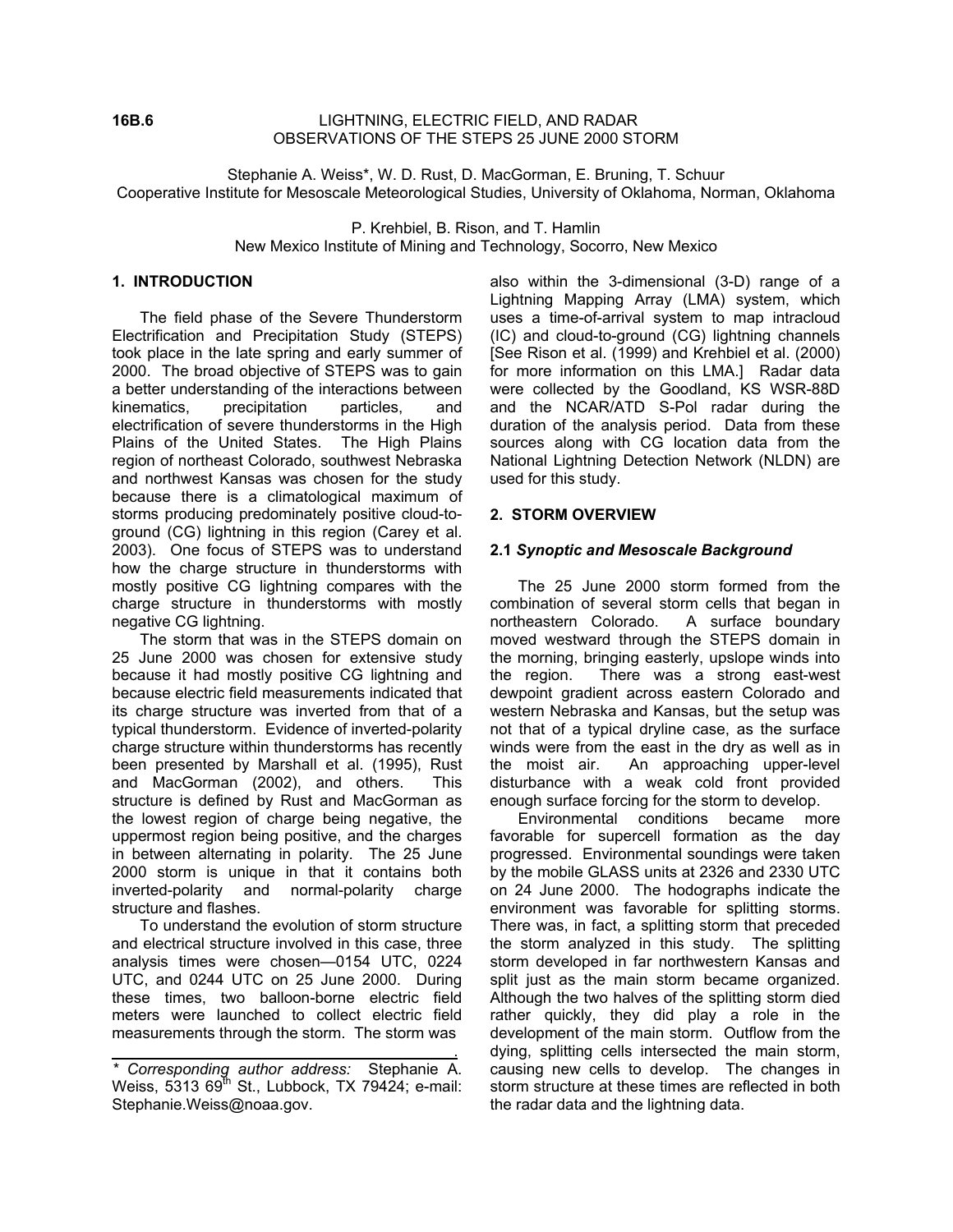#### **2.2** *Polarimetric Radar Overview*

A polarimetric radar overview of the 25 June 2000 storm is presented in Fig. 1, which shows 3 km MSL S-Pol reflectivity (Z), differential reflectivity ( $Z_{DR}$ ), specific differential phase ( $K_{DP}$ ), and cross-correlation coefficient  $(p_{HV})$  at 0226 UTC. In addition to depicting the storm at its most intense stage, it is also a time at which both balloon-borne EFMs (launched at 0154 and 0212 UTC, respectively) were in the storm. At this time, the convective cells had formed a short line with maximum radar reflectivities of between 55 and 60 dBZ. High  $Z_{DR}$  in advance of the line indicates the presence of large drops within the convective updraft, some of which may have been serving as hail embryos when lofted above the freezing level. In fact, an analysis of  $Z_{DR}$  and  $\rho_{HV}$  at 2.5 km indicates that the cell centered at X=8 km, Y=40 km may have been producing small hail. Precipitation in all other cells, however, appeared to consist entirely of moderate to heavy rain. Analyses of polarimetric variables at levels from 6.0 – 9.0 km MSL revealed fairly uniform fields with no indication of obvious microphysical features that might be associated with the cloud electrification observations.



**Fig. 1.** Reflectivity (Z), differential reflectivity ( $Z_{DR}$ ), specific differential phase  $(K_{DP})$ , and crosscorrelation coefficient ( $\rho_{HV}$ ) for the 25 June 2000 storm at 0226 UTC and 3.0 km MSL.

# **3. ELECTRICAL ANALYSIS**

#### **3.1** *Cloud-to-Ground Flashes*

As mentioned previously, the 25 June 2000 storm had predominately positive ground flashes during its lifetime. These positive ground flashes increase in number at the time when the intracloud flashes are decreasing in number (Fig. 2). Radar data indicate that the storm's intensity is also decreasing at this time.



**Fig. 2.** Time plot of the number of negative ground flashes, positive ground flashes, and LMA events for the 25 June 2000 storm. The number of LMA events is related to the total number of intracloud and ground flashes.

Many previous studies have found that positive ground flashes occur when the lowest region of charge in a storm is positive (e.g., Brook et al. 1982; MacGorman and Neilsen 1991; Pawar and Kamra 2004), but in this case the positive cloud-to-ground flashes did not begin until negative charge appeared to develop between the positive charge and the ground. Not many flashes illuminated this negative charge region, and it appeared very shallow compared to the positive charge layer above it. This is similar to what Mansell et al. (2002) found in a numerical storm simulation. They found that positive CG flashes typically began between the lowest region of negative charge and the lowest region of positive charge.

#### *3.2 LMA-inferred Charge Structure*

The charge structure of the storm as inferred from IC flashes recorded by the LMA is interesting for several reasons. First, the charge structure differed from one part of the storm to another at any given time. These structures ranged from two to four regions of charge, and there were up to four different structures in the storm at one time. The charge structures often changed over time as well. To demonstrate the changes in charge structure that took place, the storm has been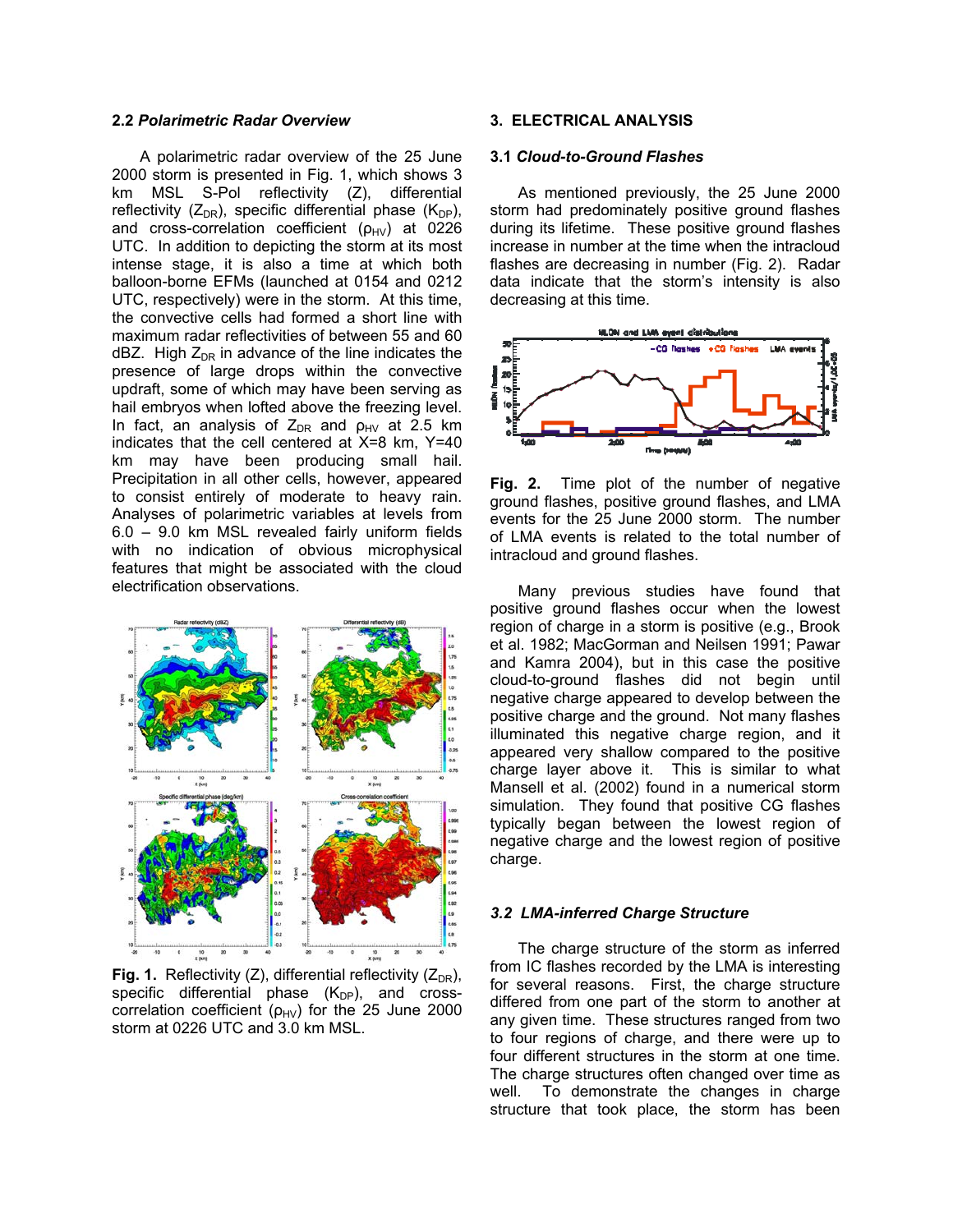divided into four sections (A through D), as shown in Fig. 3. The sections were chosen subjectively based on charge and storm structure and were examined through time for changes in charge structure.



**Fig. 3.** (a) Sections A through D are marked on base scan reflectivity from the Goodland, KS WSR-88D at 0224:13 UTC 25 June 2000. (b) One minute of LMA data (bottom) centered on the time of the radar base scan. The black circle indicates the location of a positive CG flash.

Each section, A through D, had a different charge structure depending on the analysis time. At times, the charge structures were the same in more than one section, but this was not always the case. A summary of the charge structures in each of the four regions at the three analysis times is shown in Fig. 4. Such a variety of charge Such a variety of charge structures in the same storm has never before been documented.



**Fig. 4.** A summary of the charge structures in each section at the three analysis times. The charge polarity and center height are indicated. All heights are given in kilometers relative to MSL.

#### **3.3** *Electric Field Analysis*

Two balloon-borne electric field meters were launched into the storm to collect electric field data. The one-dimensional approximation of Gauss's law (1-D Gauss) method (see Schuur et al. 1991) and 3-D electric field vectors (see Rust et al. 2004) were used to analyze the electric field data and determine charge structure near the balloons' paths. There are discrepancies between charge structures determined from 1-D Gauss, the 3-D vectors, and the LMA-inferred charge for both flights (Fig. 5).



**Fig. 5.** Stylized profiles (full and partial) of vertical electric field  $(E_z)$  versus altitude. No scaling is implied, although the sketches are the although the sketches are the approximate shape of the profiles. The profiles depicted are for the in-cloud portion of the sounding, so all peaks in  $E<sub>z</sub>$  and inferred charges are in the cloud. The \* indicates that the **E** data ceased before the instruments were out of cloud top. Adapted from Rust et al. (2004).